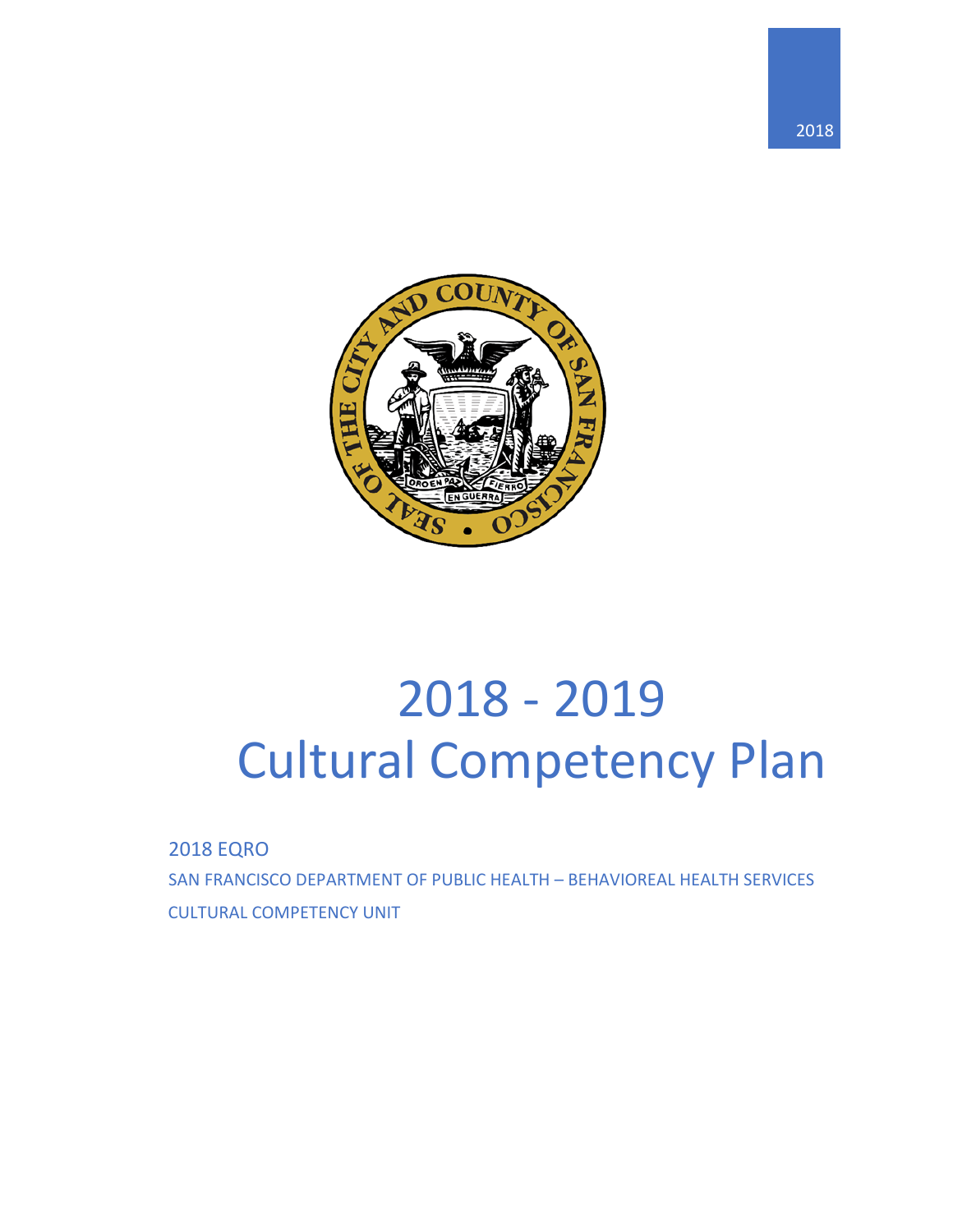### **Cultural Competence Plan FY 18-19**

### **Maintaining BHS' commitment to National CLAS Standards**

Over the course of 2018, DPH-Behavioral Health Services has continued to adhere to the National Culturally and Linguistically Appropriate Services Standards. Given the constant increase in demand for services from Limited English Proficiency (LEP) clients and greater emphasis on this from Dept. of Health Care Services, BHS has been allowed to devote a greater amount of resources to meeting these needs. Across different service areas, improvements have been made and new monitoring tools introduced to ensure that the future of service provision accounts for the changes taking place in the community.

### **Increased Budget Allocation for Services**

The Office of Cultural Competence has seen a steady increase in the demand for both translations and interpretation over the past year. This increase has come both from requests at individual clinics but also as a result of BHS documentation updates necessitated by new requirements from the State. The primary vendor used for translations and interpretations is International Effectiveness Centers (IEC). With the start of each fiscal year, a purchase order for IEC worth \$10,000 is created to fulfill requests from BHS. By Spring 2018, several months before the close of FY 17-18, the funds of that purchase order had been exhausted, necessitating a request for an additional \$6000. The same was true for BHS' purchase order for Language Line, which offers 24/7 telephone interpretation support in a vast array of languages for the Behavioral Health Access Center and other BHS programs/sites, along with translation services. At the time of writing, for the present fiscal year, the purchase order for IEC has already been exhausted and a new one worth \$10k has been created. The initial FY 18-19 purchase order for Language Line has already been increased by \$3000 from last year to \$20k. Given the continued importance of meeting the City's linguistic diversity, it makes sense for BHS' fiscal/budget teams to accommodate the need for more resources through expanded allocation of funds.

### **Language Line Improvements**

In February 2018, the Behavioral Health Access Center (BHAC) Coordinator was alerted by some of his staff that they were having issues with some of the Language Line telephone interpreters, particularly with Chinese dialects. As a result, a new series of test calls were conducted to pinpoint the issues. This was in addition to previous test calls conducted during the fall and winter of 2017/2018. Problems included:

- **If** longer than expected wait times
- **IF** information from client not being relayed to Access Line staff
- unfamiliarity with medical terms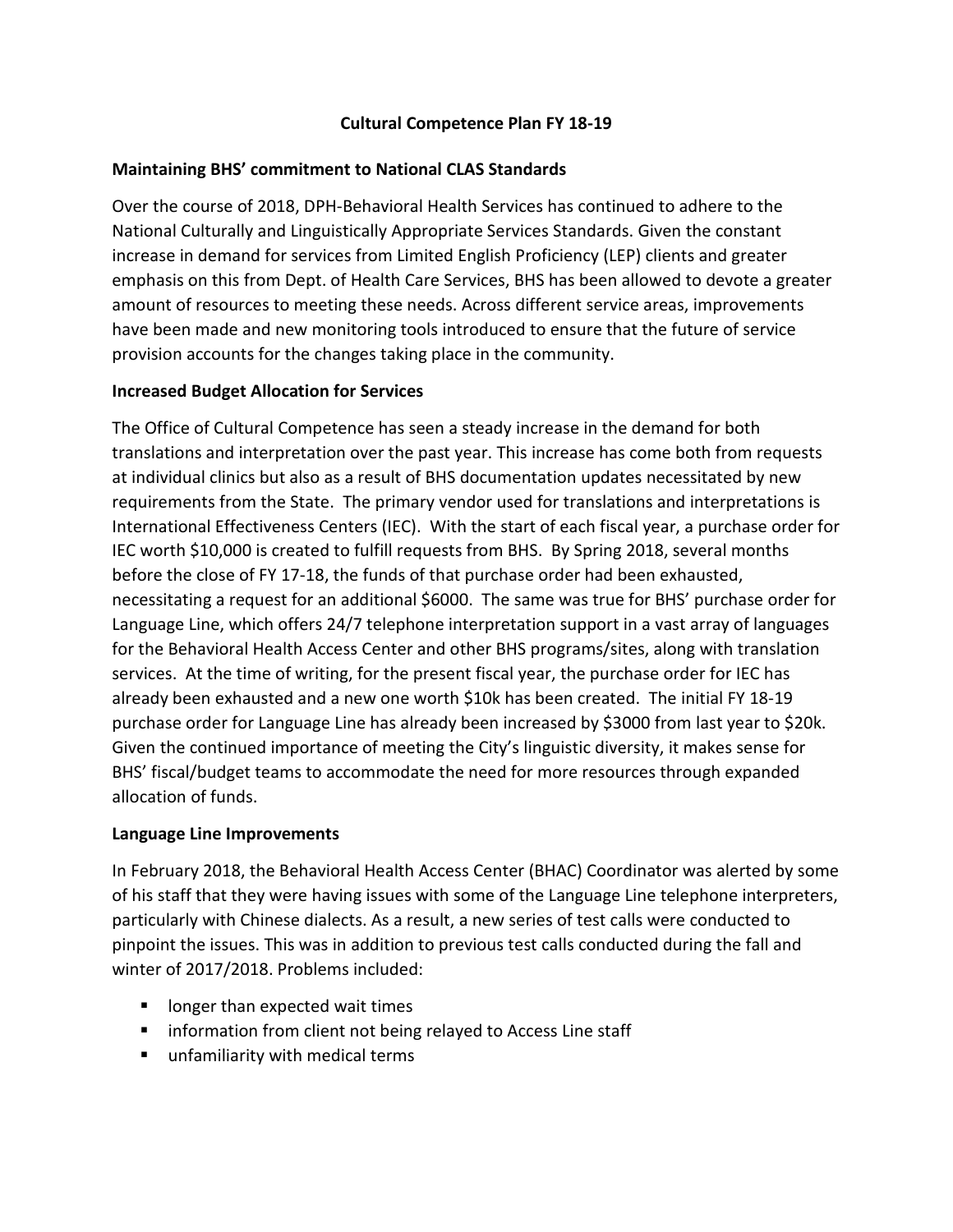The BHAC Coordinator and Cultural Competence staff arranged a March meeting with the regional Language Line Liaison to go over quality control issues. Among the system outcomes was a priority adjustment amongst Language Line customers. BHS' account was moved up in priority level from Basic to the second highest position, meaning only 911 emergency calls or similar would be prioritized by LL interpreters before those of BHS.

Furthermore, upon recommendation from the liaison, BHS' account was split in two to further prioritize the call center and allow for improved record keeping. All other calls would be categorized as Mental Health Clinical Services. The call center's sub-account was modified in two ways. First, for outbound calls to LL, BHAC would use a new toll-free number that LL would be able to identify as coming from the call center, thus removing the need to provide a Client ID. This was put into effect soon after the meeting and, coupled with the upgraded priority level, has yielded positive results with decreased wait times, as evidenced in the month by month charts in Appendix A.

Secondly, in the future for inbound calls to BHAC, the regularly used number will become a Direct Response Line, meaning this line would be directly routed to an LL interpreter, who would then call BHAC and queue for an English-speaking employee. As part of this, all the prerecorded messages (in the threshold languages) one typically hears when calling will be rerecorded by LL interpreters whereas the current recordings were done by BHS staff who happened to speak the respective language.

In the event of critical communications, there will be better information sharing between all parties. Previously, any alerts about system outages on LL would be sent to Isis Fernandez at the Office of Civic Engagement and Immigrant Affairs. This major information wouldn't be passed on to anyone at BHS. Now, Steve and BHAC have been added to the liaison's email group for alerts so BHS is aware of service disruptions.

At the individual interpreter level, emphasis was put on enhancing accuracy. As such, following the meeting, LL interpreters fielding calls from BHS would see a message on their screen with a note on the account reinforcing the need to "Accuracy is critical here. Calls are often tested by the state of CA. Always repeat the spelling of names, addresses, phone numbers, and drop-in hours."

The discussion also included possible QA Calibration work with test calls being setup and having LL's QA Manager and other staff monitor the calls to see where the shortcomings are. There is also potential for trainings of BHAC call center staff and clinicians on how to best work with interpreters (BHS also provides this training through Office of Cultural Competence).

### **Video Interpretation at BHAC**

Last year's Cultural Competence Plan alluded to the possibility of video interpretation and how it is preferable to use of over-the-phone interpreters. After significant planning, this is finally coming to fruition. Throughout 2018, BHS has worked with Language Line and Interpreter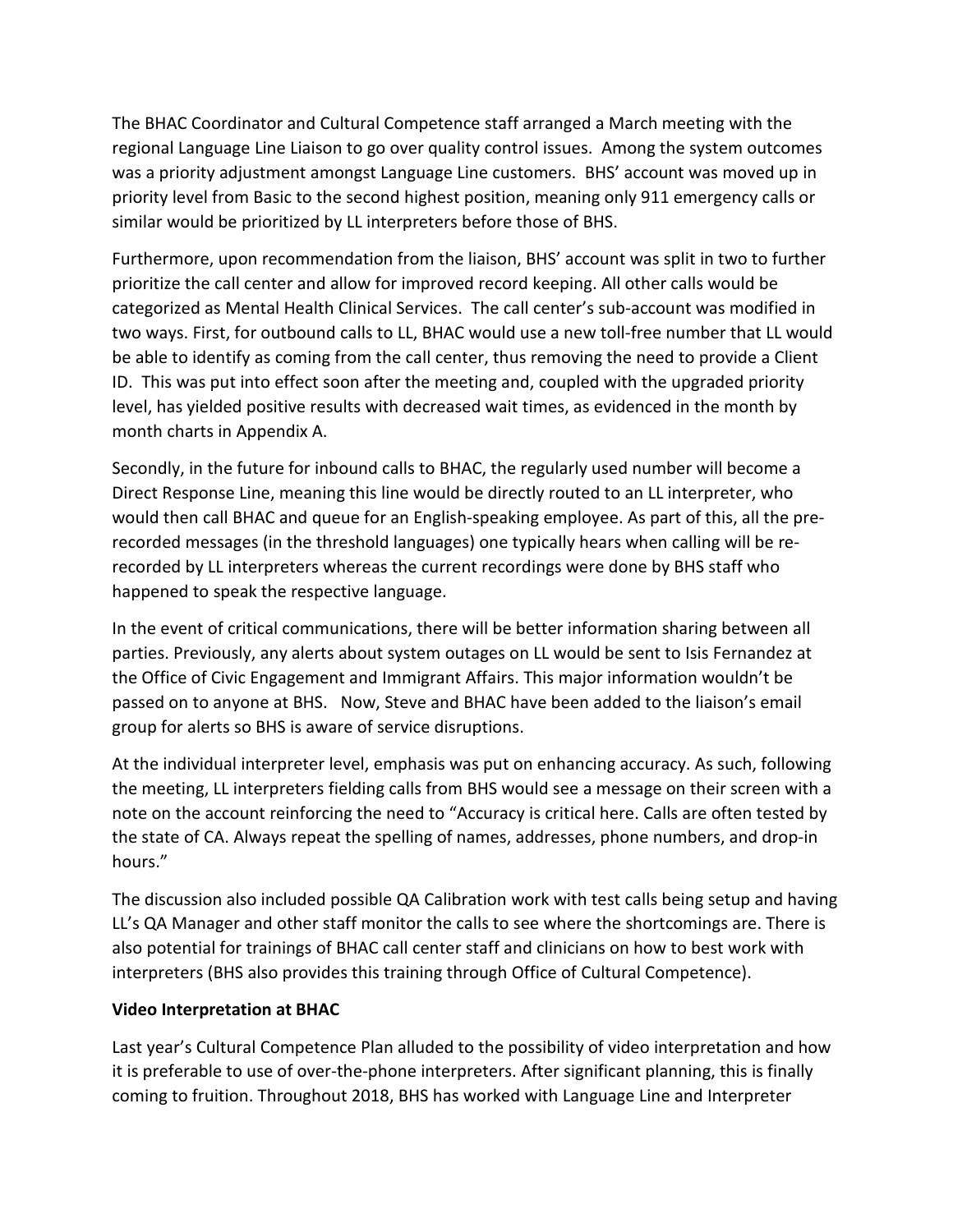Services (based out of Zuckerberg SF General Hospital) to organize the infrastructure needed to establish video interpretation at 1380 Howard's BHAC Clinics. Having been determined that the bandwidth of the wired network was adequate to handle video calls, we were able to move along with laying out the plans to carry this out. This site will be the first to host this new platform. Language Line shipped two video interpretation units to 1380. These will be installed in two counseling rooms that have been specifically designated for this purpose and integrated into the wired telecom network. Operating them is relatively easy, though interpretation services will provide in-service trainings to the clinic staff. There is a button on the console that is clearly marked for dialing an interpreter. As part of the collaborative effort between BHS and Interpreter Services (IS), the system has been setup so that once dialed, the call will go first to the IS team of interpreters first. This is ideal since the internal interpreters are guaranteed to know the local environment and understanding of how the system works here, more so than someone at a remote location out of state or even country. If by chance all of IS' lines for that language are busy, only then will the call be routed to Language Line's interpreters.

One of the primary uses will be to account for drop-in clients at the clinic. However, perhaps the more critical use of the two video interpretation consoles will be to provide support for other sites whose clinicians don't have the language capacity to support some of their clients. A BHS system-wide scheduling system will be created whereby clinicians from both civil service and contracted community-based organization programs can reserve time slots at 1380. During that time, they and their LEP or hearing-impaired client can conduct their standard appoint with the interpreter present via the video console. Because Interpreter Services has three additional video phones available for use and the clinic has a several more rooms that could handle the setup, BHS has the ability to expand the capacity and accommodate more requests for video interpretation, based on demand.

Looking at 2019 and beyond, this enhanced capacity will be expanded to other sites. Many of BHS programs are co-located at several of the city's public health centers, such as Ocean Park and Silver Avenue Family Centers, all of which have the wired infrastructure suitable for video calling. Since these sites have the physical space to install video consoles, there is no reason this can't be done, which would eliminate the need to travel to 1380 Howard.

### **Expanding on Cultural Competence and Laying Out a Direction for the Future**

Given the ever-changing landscape of Behavioral Health Services and the work being done within the community, it was determined by leadership that going forward, it is important to expand upon the purpose of the Office of Cultural Competence. Rather than merely focusing on Cultural Competence and Consumer Relations, the mission of the unit should be put at the forefront of its identity. The purpose of having a culturally competent system is to ensure equity in access to services for all members of the community. Furthermore, in a socioeconomic system and political climate that inherently erects barriers to healthcare for the disenfranchised or those with communication hardships, equity becomes a matter of social justice. Achieving both equity and justice require education, both internally on the part of staff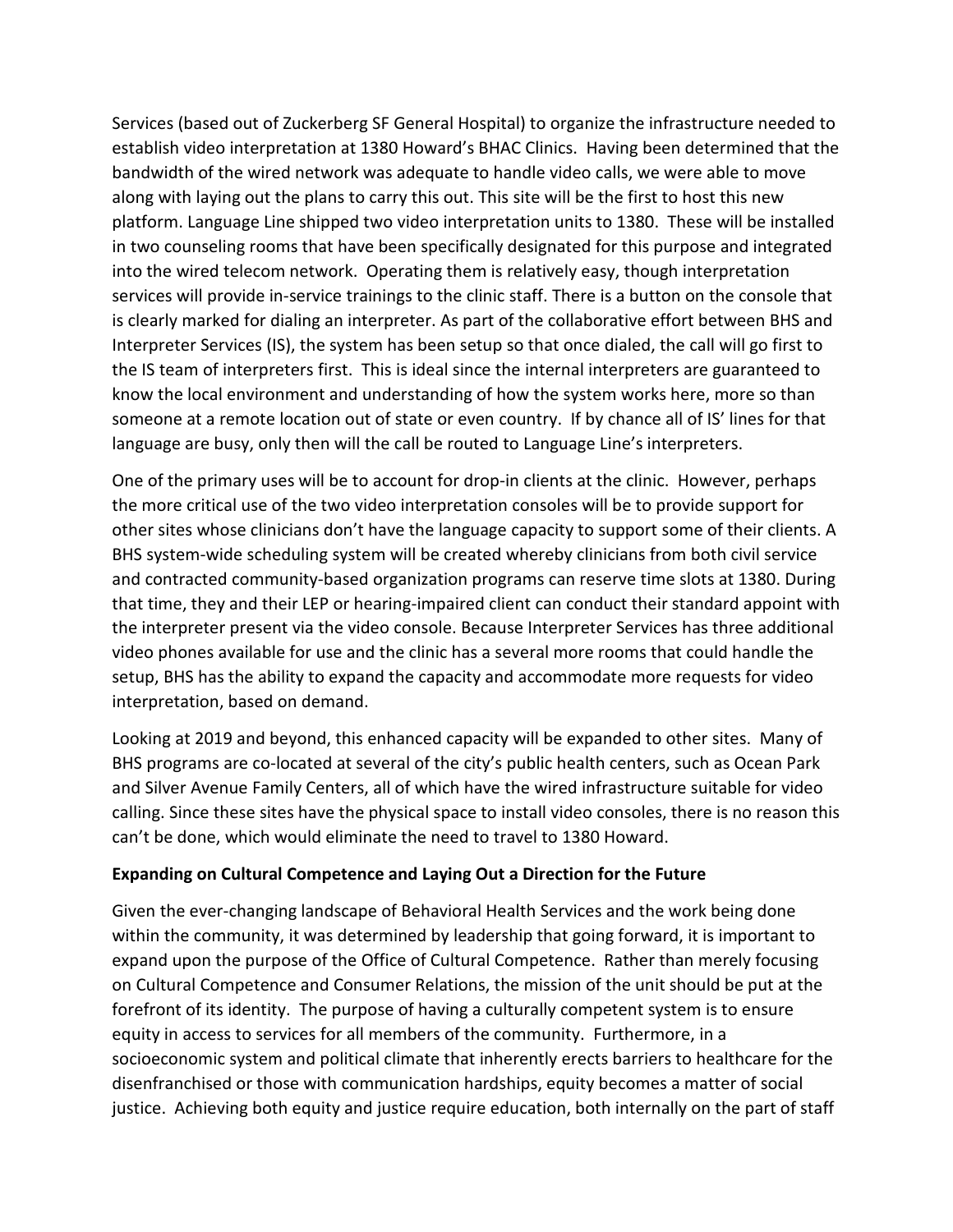and externally through sharing information to the community in ways all its members can understand. That means accounting for the different populations being served and how demographic trends reflect a changing San Francisco. All these things being considered, the unit has now taken on the name of Office of Equity, Social Justice & Multicultural Education. This office will oversee several units, including the BHS Training Unit, Mental Health Services Act (MHSA) administration, and of course the former Cultural Competence/Consumer Relations team. Having these unified under the umbrella of one entity represents the collective response to the evolving behavioral health needs as transitions occur both at the organizational level and on the streets.

After more than of a year of being vacant, the position that was once the Director of Cultural Competence will be filled under the new Office of Equity, Social Justice & Multicultural Education. After a long period of time spent crafting a job description, formalizing parameters and responsibilities and working with HR/Fiscal to budget for and finalize the position, this new Director role was created and announced in March 2018. Aside from merely being posted on the public DPH job listings page, the position was disseminated throughout the larger BHS network at contractor meetings, the Cultural Competence Task Force and other avenues. With this recruitment, the goal was to cast the net as wide as possible to draw the best available candidates. Over two dozen applied for the role with around twenty making it through HR's screening processes. The applicants' backgrounds ranged from academia to nonprofit and public sector providers and even consultants, with several being internal to SFDPH and more coming from outside the system and even beyond the Bay Area. After extensive review of each candidate's resume and responses to a supplemental questionnaire, a total of eight were granted an initial interview, and half that number for the second round. In the end, an excellent internal candidate was chosen, someone who has held this title in two other large and diverse California counties. The selected candidate is someone with both drive and extensive San Francisco and Bay Area experience, providing a foundation of knowledge from which new initiatives and collaborations can be formed.

### **Rebuilding an Online Presence**

One of the major areas in which the Office of Cultural Competence has fallen short is its representation online within the DPH portal. As a collective whole, the Dept. of Public Health website is cluttered, with a user interface that is clunky and unwieldy. In the specific case of the OCC, the page it occupies is hard to find, buried within two dropdown menus from the public SFDPH homepage. In fact, before 2018, the page wasn't labeled as such but rather was listed as a subpage of BHS policies labeled for the CLAS Standards. Lastly, all the information on the page was outdated, with lists of leadership and groups such as the Task Force including people who are years removed from working at SFDPH, or policies that have since been updated. In sum, the secluded location of the page on the DPH portal and the quality of information within it rendered the page of limited use.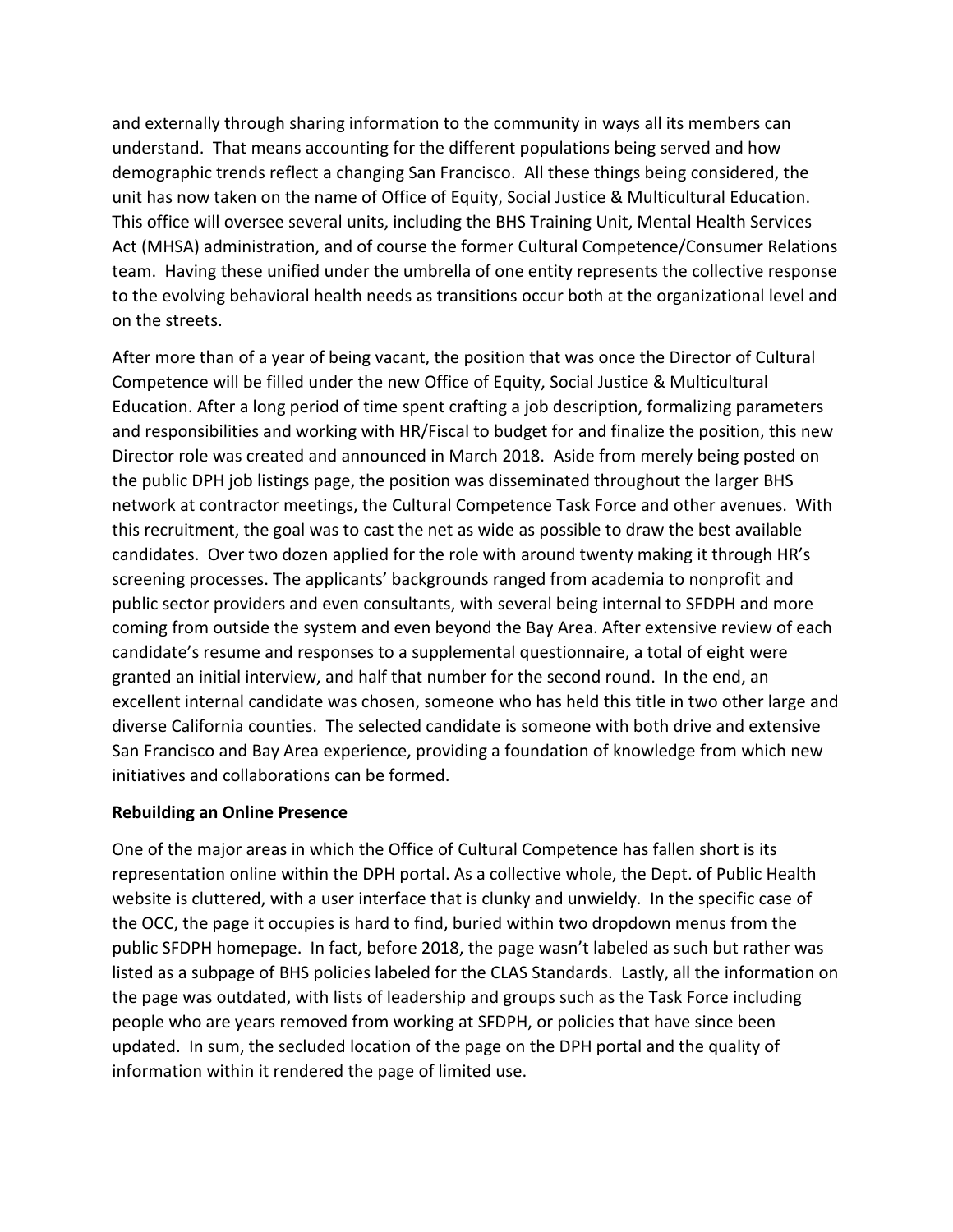In late 2017 and early 2018, the Cultural Competence Analyst began working with the DPH Information Systems team to begin setting the groundwork for an overhaul of the Cultural Competence's online presence. A large amount of the outdated written content was deleted. Dead links and links to old forms were also removed. Thus far, the goal has been consolidating information that can be used by the civil service and contracted providers who interact with the OCC on an ongoing basis to meet reporting requirements and access language resources. For providers, newly added resources include:

- Link to the Cultural Competence Tracking System database
- A Powerpoint training manual that outlines structure of the database and how to use it for submitting staff reports, generating language capacity data and uploading forms
- The annual CC Questionnaire, the memo explaining its purpose and a related outline
- **EXECT** Link to the multilingual Language Line Posters that inform clients of free access to telephone interpreters
- **EXTED 11** Link to the Interpreter/Translation Requisition Form needed to request such services
- Contact information for the Cultural Competence Analyst
- **E** Link to the Federal Class Standards Checklist

All of this can be found in the URL below (and previewed in Appendix B):

## <https://www.sfdph.org/dph/comupg/aboutdph/insideDept/CLAS/OCC.asp>

In addition to this, the subpage for the CC Task Force has been updated to reflect the current membership. These changes are just the first of many to come.

Long-term the idea is to two distinct resource pages; one for consumers and the other for providers. In addition to the resources above, the provider page would add an archive of CC policies and memoranda for easy reference. Ideally, there will also be links granting access to the standard set of BHS intake forms in each of the threshold languages. A calendar would have a list of any relevant trainings being hosted by the BHS Training unit, with links to the page where one would register.

On the consumer side, the resources would include some policies but more importantly general information regarding the rights they have, such as access to interpretation at no cost. Additionally, there should be a list of the civil service clinics and the language capacities at each. The page is still a work in progress but enhancing the online presence of what is to become the Office of Equity, Social Justice & Multicultural Education will prove an invaluable asset in conveying BHS' goals and sharing the information needed to facilitate the process of working to achieve them.

### **Diversity of Trainings**

Across the system, numerous Cultural Competence trainings are available to staff from both civil service sites and contracted CBO providers. Given the political climate of today and the unique role of San Francisco with regards to the LGBTQ community, trainings such as the *Adult*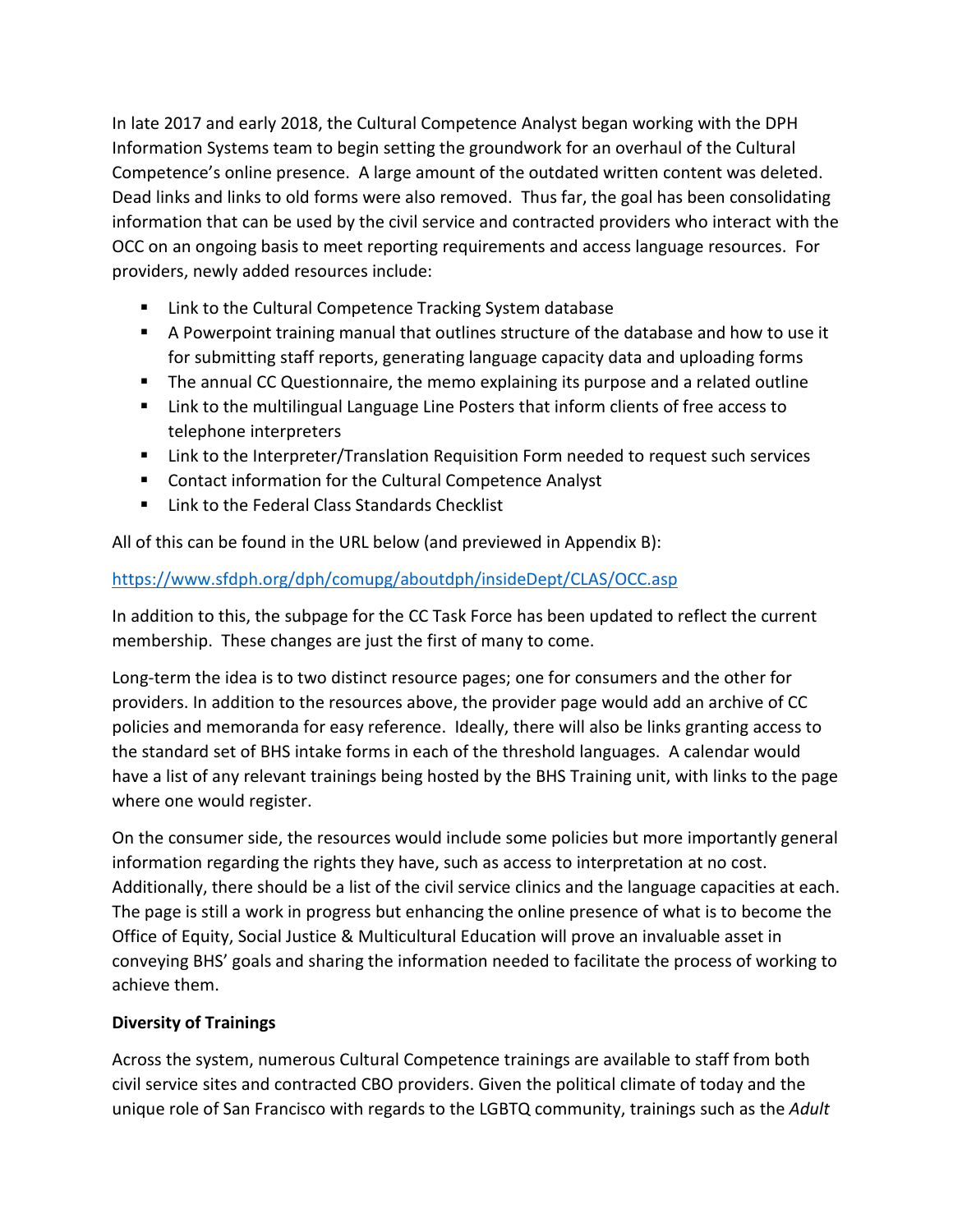*Transgender Cultural Competence and Cultural Humility: 101, LGBTQ Youth Sensitivity* and the *SO/GI 101* (Sexual orientation gender identity) online trainings are mandatory across BHS. At the program level, many sites provide staff with access to their own focused trainings such as *Cultural Humility* with Ken Hardy, *Culture Based Countertransference* and *Culturally Sensitive Approaches in Suicide Prevention*. Other trainings at different programs include:

- *Immigration and Psychosis* (at Richmond Area Multi-Services, Inc. -RAMS)
- *Clinical Thinking & Cultural Reflections about Case Management* (RAMS)
- *Critical Race Theory as a Tool for Understanding Poor Engagement* (SF AIDS Foundation)
- *Racial Equity Foundations Training* (South Van Ness Adult BHS)
- *Medical Interpretation Training* (all BHS)

Despite having a robust array of trainings throughout the system, usually it is only the BHS-wide trainings that draw clinicians and staff from different programs. Even though many agencies' trainings are open to all, this fact goes largely unknown. At the latest Cultural Competence Task Force Meeting, the BHS Director suggested that going forward, any agency that wants to share announcements about open trainings should send the information to him for inclusion in the monthly Director's Report, which is distributed across the system. This will serve as a reliable and centralized source from which training developments can be spread. Long-term it could also result in reducing any replication of trainings and saving program resources. Much as the online trainings serve to establish system-wide standards, this sharing of other trainings will do the same leveraging of information to improve service standards throughout.

### **Conclusion**

Even as the Office of Cultural Competence is in the process of transitioning to both a new name and new leadership, the work of ensuring access to each of the City's diverse populations will hasn't ceased. The demand for this effort has in fact increased due in part to the political climate at the national level but also demographic changes on the street level. The resources allocated by SFDPH for cultural competence have increased somewhat but not so much so that the unit has not had to innovate and find new opportunities for collaboration with partners, whether it be Human Resources or contracted providers. With new leadership, those opportunities will get the support needed to push new initiatives and expand the system's capacity to serve everyone with the equity and justice the community deserves.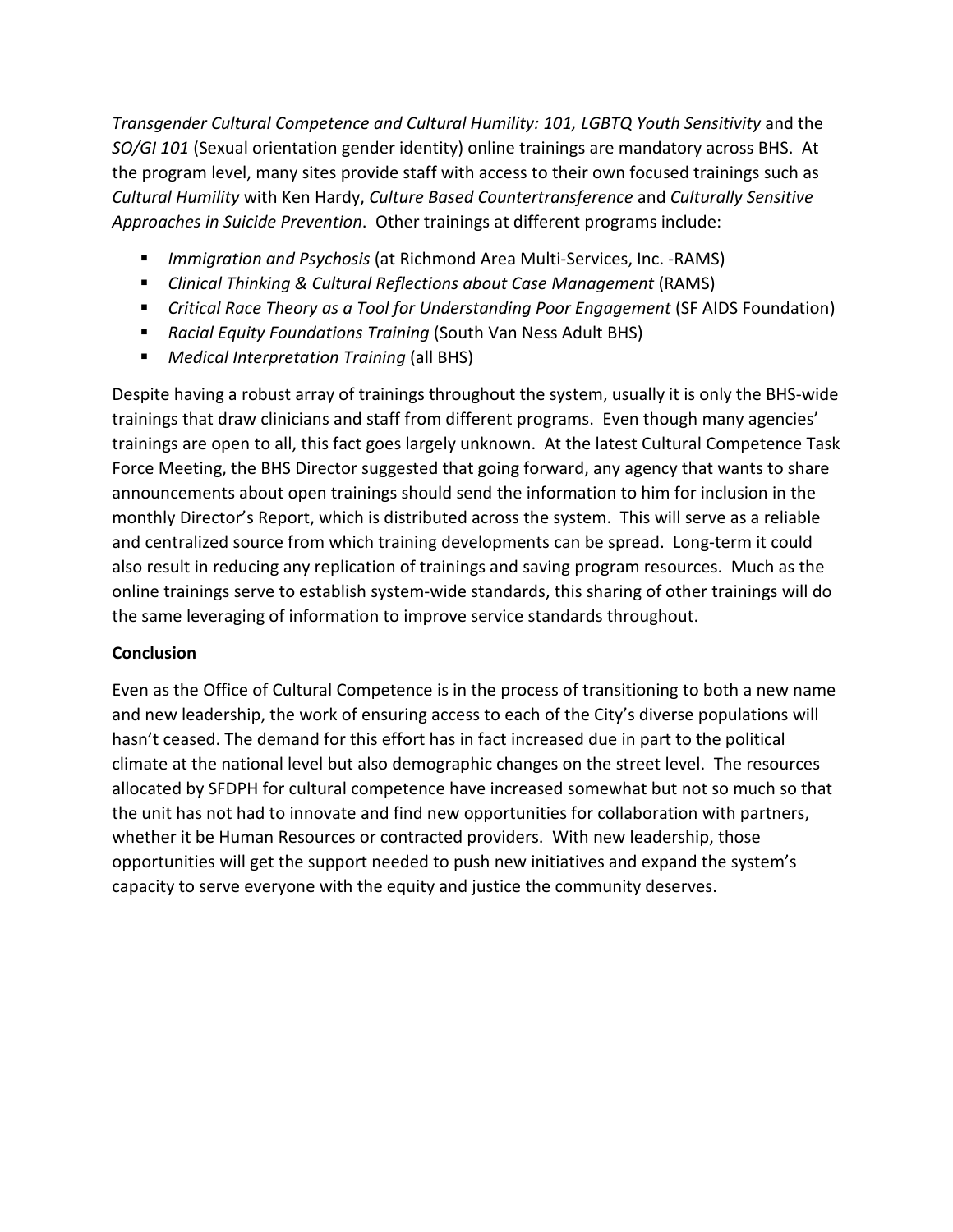# **Appendix A – Language Line Wait Times by Language/Month**

| <b>LANGUAGE</b>   | <b>CALLS</b>   | <b>MINUTES</b> | <b>CHARGES</b> | Avg. Searchtime |
|-------------------|----------------|----------------|----------------|-----------------|
| <b>SPANISH</b>    | 72             | 846            | 702.18         | 43.26           |
| <b>CANTONESE</b>  | 13             | 216            | 179.28         | 32.62           |
| <b>RUSSIAN</b>    | 7              | 65             | 53.95          | 25.43           |
| <b>VIETNAMESE</b> | 6              | 97             | 80.51          | 55.17           |
| <b>KOREAN</b>     | 5              | 60             | 49.80          | 23.60           |
| <b>TAGALOG</b>    | 3              | 19             | 15.77          | 2.33            |
| <b>PORTUGUESE</b> | $\overline{2}$ | 42             | 34.86          | 19.50           |
| <b>URDU</b>       | $\overline{2}$ | 26             | 21.58          | 19.00           |
| <b>MANDARIN</b>   | 1              | 22             | 18.26          | 1.00            |
| <b>PUNJABI</b>    | 1              | 27             | 22.41          | 25.00           |

### **October 2017**

### **April 2018**

| <b>LANGUAGE</b>   | <b>CALLS</b>   | <b>MINUTES</b> | <b>CHARGES</b> | Avg. Searchtime |
|-------------------|----------------|----------------|----------------|-----------------|
| <b>SPANISH</b>    | 122            | 1433           | 1189.39        | 11.84           |
| <b>MANDARIN</b>   | 6              | 57             | 47.31          | 2.00            |
| <b>INDONESIAN</b> | 6              | 98             | 81.34          | 15.67           |
| <b>CANTONESE</b>  | 6              | 122            | 101.26         | 6.67            |
| <b>CAMBODIAN</b>  | 3              | 37             | 30.71          | 154.67          |
| <b>KOREAN</b>     | 3              | 20             | 16.60          | 3.00            |
| <b>RUSSIAN</b>    | 3              | 64             | 53.12          | 1.00            |
| <b>VIETNAMESE</b> | 2              | 28             | 23.24          | 13.50           |
| <b>ARABIC</b>     | $\mathfrak z$  | 55             | 45.65          | .50             |
| <b>FRENCH</b>     | $\overline{2}$ | 28             | 23.24          | 128.50          |
| <b>TAGALOG</b>    | 1              | 15             | 12.45          | 7.00            |
| <b>PUNJABI</b>    | 1              | 8              | 6.64           | 17.00           |

## **August 2018**

| <b>LANGUAGE</b>   | <b>CALLS</b> | <b>MINUTES</b> | <b>CHARGES</b> | Avg. Searchtime |
|-------------------|--------------|----------------|----------------|-----------------|
| <b>SPANISH</b>    | 17           | 260            | 215.80         | 4.06            |
| <b>INDONESIAN</b> | 6            | 121            | 100.43         | 17.17           |
| <b>CANTONESE</b>  | 5            | 130            | 107.90         | 10.00           |
| <b>KOREAN</b>     |              | 10             | 8.30           | 1.50            |
| <b>CHIN</b>       |              | 30             | 24.90          | 20.50           |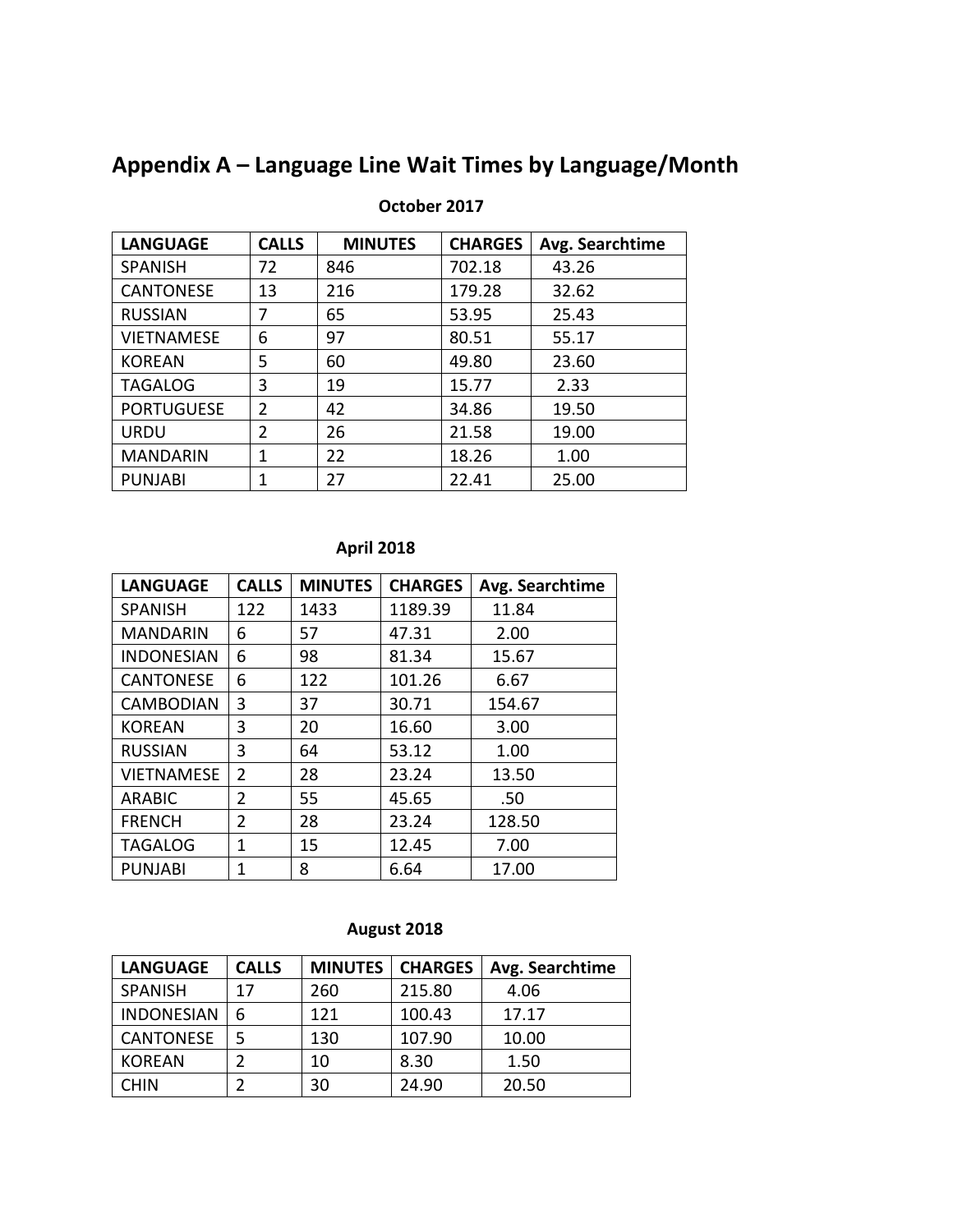| i Ni | $\overline{\phantom{0}}$ | $\sim$ | . . |  |
|------|--------------------------|--------|-----|--|
|------|--------------------------|--------|-----|--|